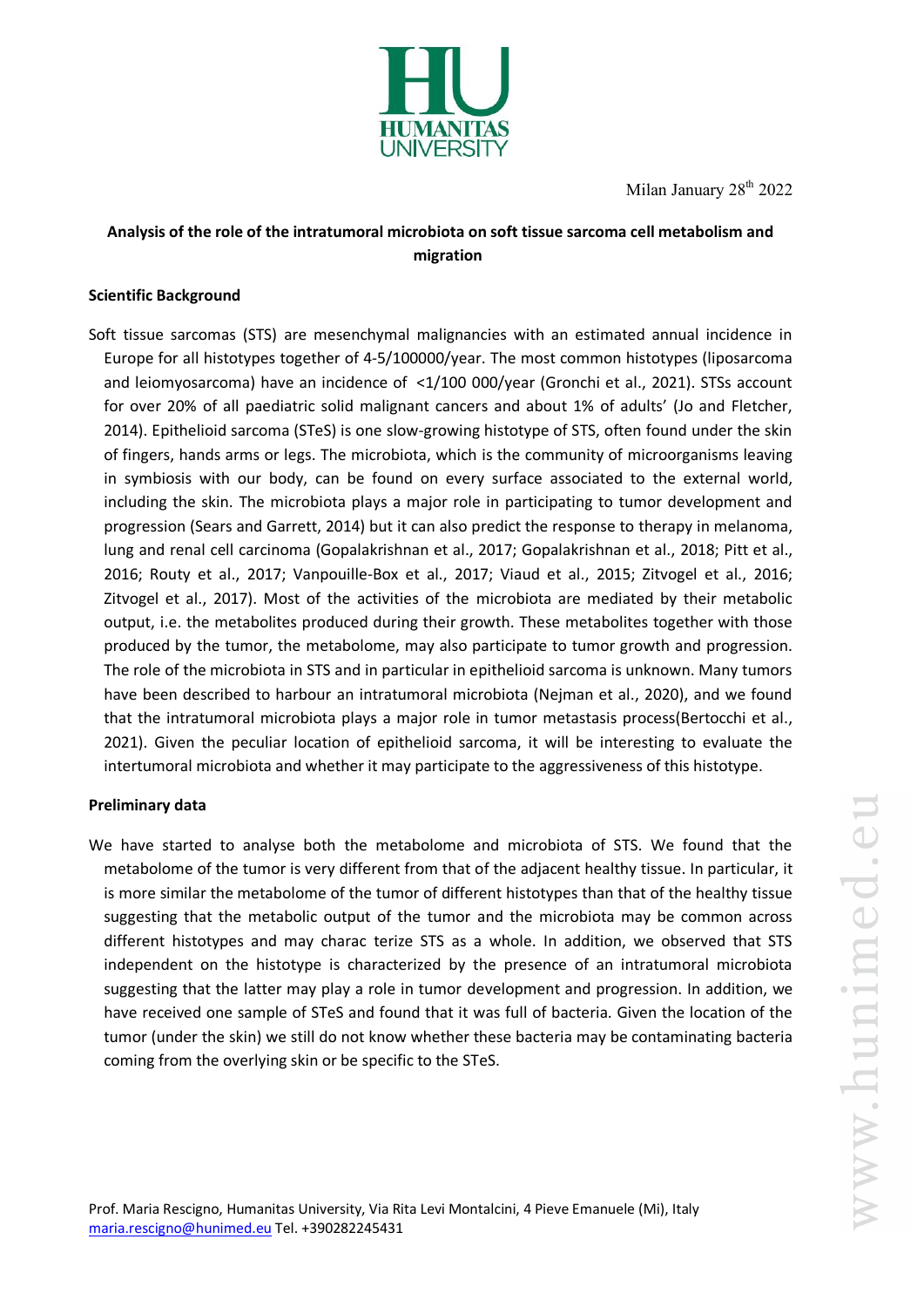

# **Proposed project**

- In this project we will evaluate the role of the microbiota in STS progression. We have isolated many strains from STS, including STeS, and we will evaluate whether they can render the tumor more aggressive. We have two aims of the project:
	- 1. Characterize the intratumoral microbiota of STS.
- In this aim we will sequence the genome of the isolated bacteria both from STS and STeS and identify their nature. This will allow us to evaluate whether there are strains which are characteristic of STeS, versus other STS, and whether they are contaminating from the overlying skin.
	- 2. Evaluate the effect of isolated bacterial strains on tumor cell metabolism and migration
- Incubate different STS cell lines already available in the laboratory with the isolates mentioned above and evaluate what is the effect on tumor cell metabolism and migration. These experiments will be performed in vitro using sea horse for tumor cell metabolism and transwell systems for the migration.
	- Altogether these experiments will shed light on the role of the microbiota in tumor cell function and migration and will be correlated with the prognosis of the subject from which we have isolated the different bacterial species.

# **Budget**

Requested funding 10.000 Euros including bacterial strain genome sequencing, purchase of materials and reagents for metabolomic analysis, antibodies, plasticware, enzymes, cell culture media. Dedicated personnel.

Time for execution: 1 year

# **References**

- Bertocchi, A., Carloni, S., Ravenda, P.S., Bertalot, G., Spadoni, I., Lo Cascio, A., Gandini, S., Lizier, M., Braga, D., Asnicar, F.*, et al.* (2021). Gut vascular barrier impairment leads to intestinal bacteria dissemination and colorectal cancer metastasis to liver. Cancer Cell *39*, 708-724 e711.
- Gopalakrishnan, V., Spencer, C.N., Nezi, L., Reuben, A., Andrews, M.C., Karpinets, T.V., Prieto, P.A., Vicente, D., Hoffman, K., Wei, S.C.*, et al.* (2017). Gut microbiome modulates response to anti-PD-1 immunotherapy in melanoma patients. Science.
- Gopalakrishnan, V., Spencer, C.N., Nezi, L., Reuben, A., Andrews, M.C., Karpinets, T.V., Prieto, P.A., Vicente, D., Hoffman, K., Wei, S.C.*, et al.* (2018). Gut microbiome modulates response to anti-PD-1 immunotherapy in melanoma patients. Science *359*, 97-103.